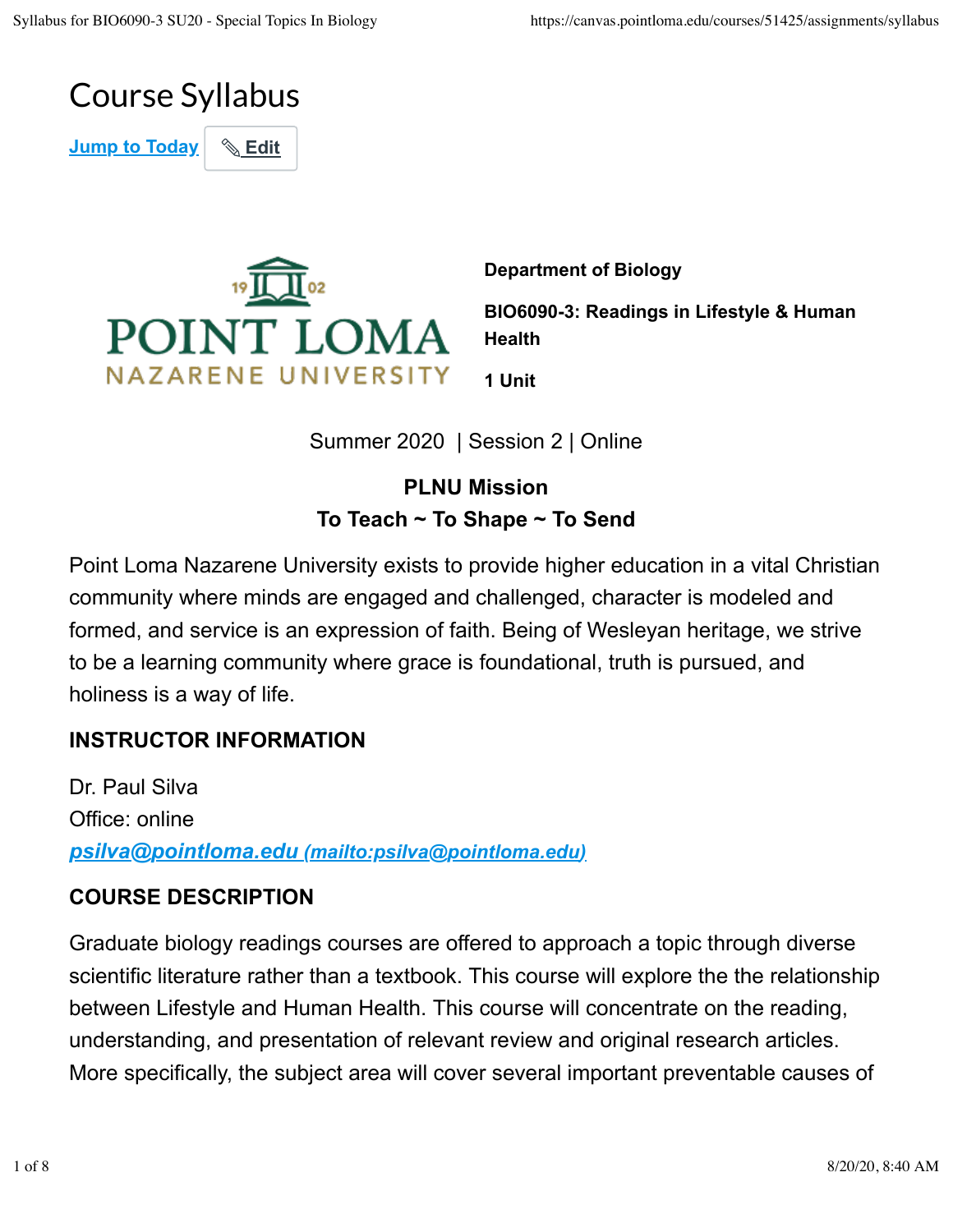poor health and premature death: the obesity/diet/exercise triad, tobacco, alcohol, and opioids.

## **COURSE LEARNING OUTCOMES**

- 1. Distinguish between the content and value of a review article and a primary research article (original research article).
- 2. Identify and interpret common types of data analysis in the field of lifestyle and human health.
- 3. Given a specific paper, do the following: a) Identify the larger context, with an understanding of its broadly reaching benefits.

b) Make claim(s) based on evidence in the paper and justify the claim(s).

- 4. Effectively communicate complex scientific ideas in online discussions.
- 5. Experience the communal enjoyment that comes from group exploration of new ideas and perspectives in science.

## **REQUIRED AND RECOMMENDED STUDY RESOURCES**

There will be articles or websites to review for each week of class. Purchase of a textbook is not necessary.

## **COURSE CREDIT HOUR INFORMATION**

In the interest of providing sufficient time to accomplish the stated Course Learning Outcomes, this class meets the PLNU credit hour policy for a 1 unit class delivered over 5 weeks.

# **COURSE SCHEDULE AND ASSIGNMENTS**

Please note, there is a one-time assignment that won't count toward your grade to verify that you have read and understand this syllabus. After that, the usual weekly pattern of readings and graded assignments with a graded discussion board will begin.

The pattern for each week will start with an introductory reading from the field consisting of a review article or issue brief. After reading the paper, please submit 5 main/interesting points and 2 questions. This first assignment will be due on Tuesday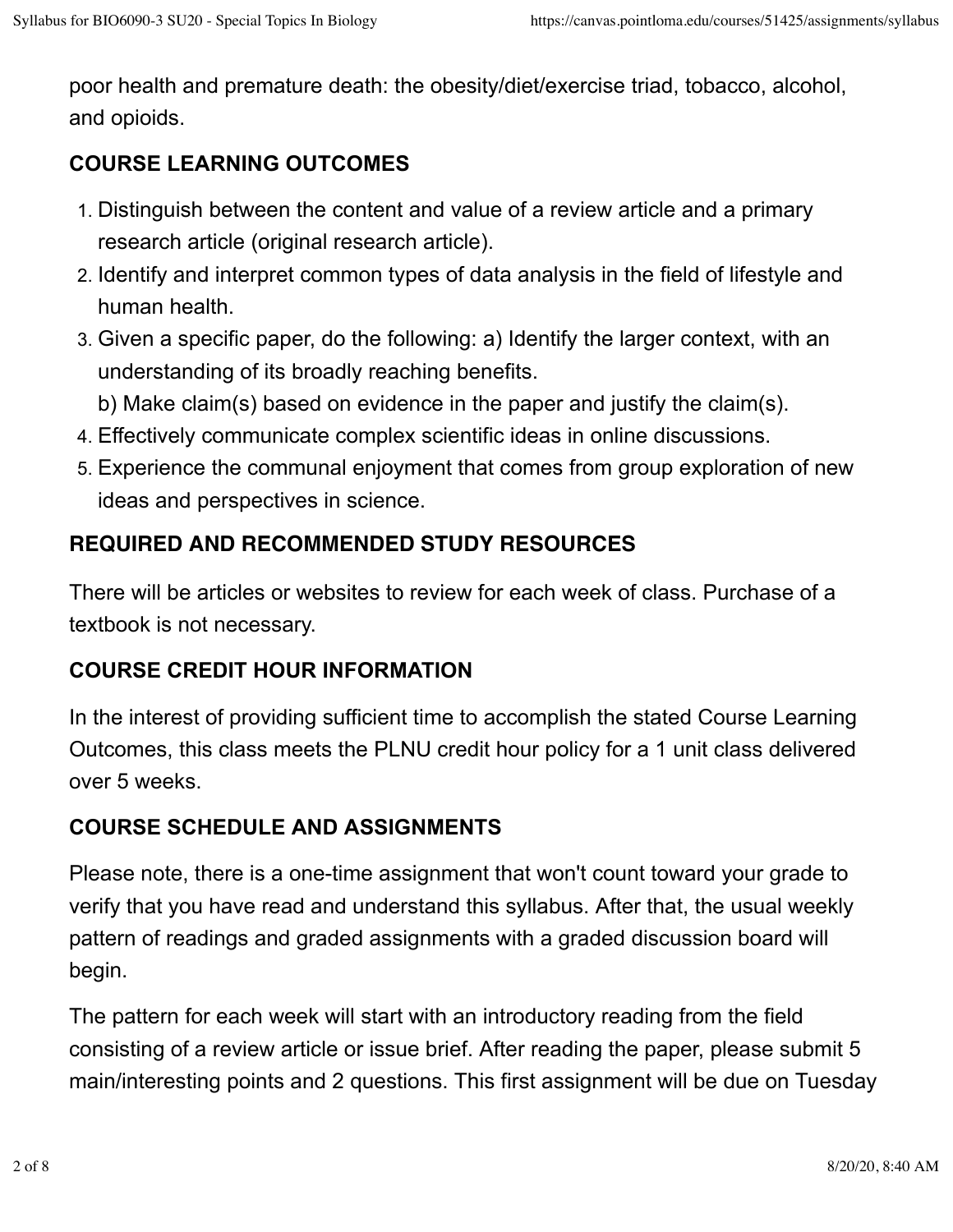at midnight as an upload of a DOC or DOCX file. The purpose of the main/interesting points is to focus and reinforce the reading. These may each be produced with a single sentence. The questions you generate from this assignment may be used to direct your own further explorations of the subject or to bring up in office hours.

The second assignment each week, a discussion board, will be a focused original research article to read with a list of 3 questions to answer; this will be due Thursday at midnight. Please answer the questions for this second assignment and submit them as the first of 3 discussion board posts. The other 2 discussion board responses will be due Saturday at midnight and should be answers to your fellow students' posts. Please try to follow the recommended length guidelines indicated for the discussion board assignments and give substantive answers. Short, superficial answers will not be given credit.

Please email me if you have any questions about the course, cannot make a deadline, or wish to attend an individual office hour. Regular office hours will be once a week at 6 pm on Tuesday as a Conference in Canvas.

For a list of the assignments, please see the course summary table at the end of this syllabus.

## **ASSESSMENT AND GRADING**

The evaluation for the course grade of pass/fail (CR/NC) primarily resides in your ability to complete all the assignments and discussion boards(10 points each) with the indicated parameters on time. In this way, everybody has the opportunity to participate at the same level, particularly with the discussion boards. Please, comply with the deadlines. If you cannot make a deadline, please let me know ahead of time. PLNU has a strict policy that discussion board posts need to be done on time. If in special circumstances this cannot be done, make up assignments will be given.

To be clear, another way of describing the grading of this CREDIT/NO CREDIT course is that, to earn credit, all assignments must be completed and discussion boards attended while they are active. In case of emergencies or sickness, substitute assignments may be given and/or sessions scheduled. The maximum number of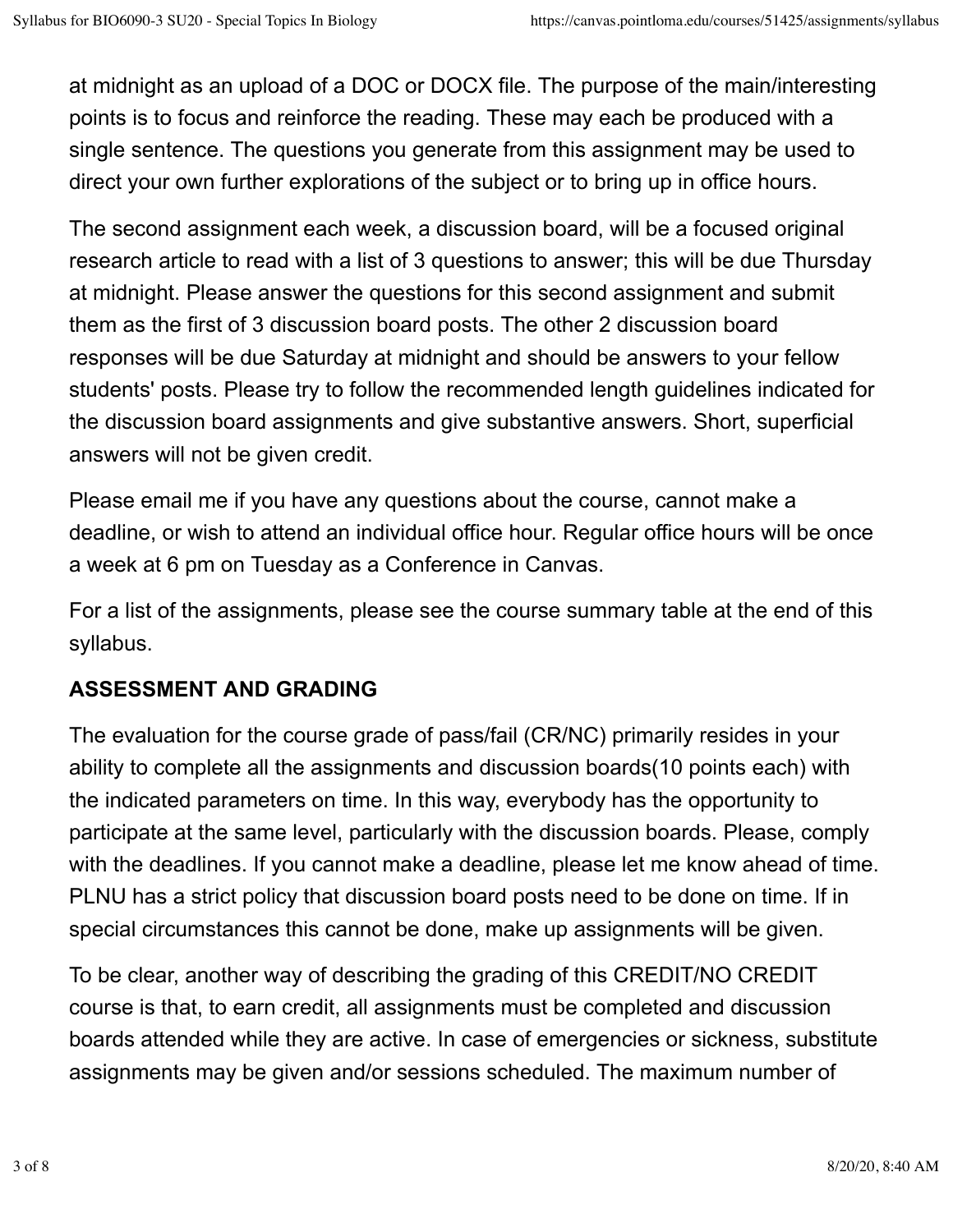missed discussion board sessions under all circumstances is two. In the case of one or two excused absences, points will be lost and will need to be made up with extra assignments. Missing three discussion board sessions results in no credit for the course.

Two points of extra credit are available for completing the "Introduce Yourself" discussion. There is also one posted extra credit/make up assignment. More of these will be posted as necessary for emergencies/illness.

#### **INCOMPLETE AND LATE ASSIGNMENTS**

All assignments are to be submitted by the due dates posted. No assignments will be accepted after the class is over.

While there are due dates for weekly assignments, you are welcome to post your work earlier in the week. In our online discussions, late work means that others may not have the opportunity to respond to your comments. It also means that you will not have the benefit of as much interaction with other students as you will have if your assignment is posted on time. If you know you will be away on the day your assignment is due, please post your work before you leave.

Assignments will be considered late if posted after midnight Pacific Standard Time on the day they are due.

## **PLNU COPYRIGHT POLICY**

Point Loma Nazarene University, as a non-profit educational institution, is entitled by law to use materials protected by the US Copyright Act for classroom education. Any use of those materials outside the class may violate the law.

## **PLNU ACADEMIC HONESTY POLICY**

Students should demonstrate academic honesty by doing original work and by giving appropriate credit to the ideas of others. Academic dishonesty is the act of presenting information, ideas, and/or concepts as one's own when in reality they are the results of another person's creativity and effort. A faculty member who believes a situation involving academic dishonesty has been detected may assign a failing grade for that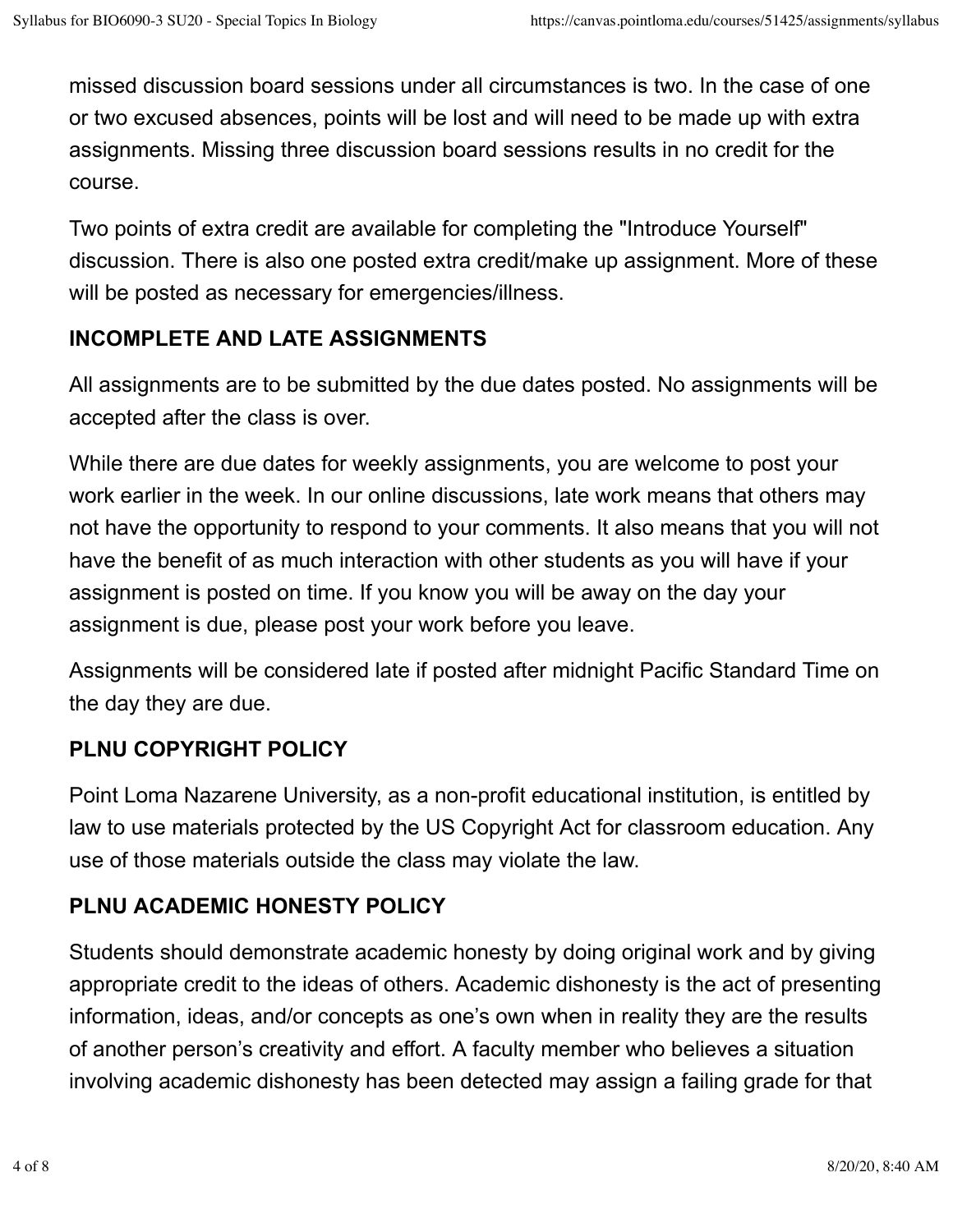assignment or examination, or, depending on the seriousness of the offense, for the course. Faculty should follow and students may appeal using the procedure in the university catalog. See **Academic Policies (http://catalog.pointloma.edu /content.php?catoid=18&navoid=1278)** for definitions of kinds of academic dishonesty and for further policy information.

#### **PLNU ACADEMIC ACCOMMODATIONS POLICY**

While all students are expected to meet the minimum standards for completion of this course as established by the instructor, students with disabilities may require academic adjustments, modifications, or auxiliary aids/services. At Point Loma Nazarene University (PLNU), these students are requested to register with the Disability Resource Center (DRC), located in the Bond Academic Center. (**DRC@pointloma.edu (mailto:DRC@pointloma.edu)** or 619-849-2486). The DRC's policies and procedures for assisting such students in the development of an appropriate academic adjustment plan (AP) allows PLNU to comply with Section 504 of the Rehabilitation Act and the Americans with Disabilities Act. Section 504 (a) prohibits discrimination against students with special needs and guarantees all qualified students equal access to and benefits of PLNU programs and activities. After the student files the required documentation, the DRC, in conjunction with the student, will develop an AP to meet that student's specific learning needs. The DRC will thereafter email the student's AP to all faculty who teach courses in which the student is enrolled each semester. The AP must be implemented in all such courses.

If students do not wish to avail themselves of some or all of the elements of their AP in a particular course, it is the responsibility of those students to notify their professor in that course. PLNU highly recommends that DRC students speak with their professors during the first two weeks of each semester about the applicability of their AP in that particular course and/or if they do not desire to take advantage of some or all of the elements of their AP in that course.

## **PLNU ATTENDANCE AND PARTICIPATION POLICY**

Students taking online courses are expected to attend each week of the course. Attendance is defined as participating in an academic activity within the online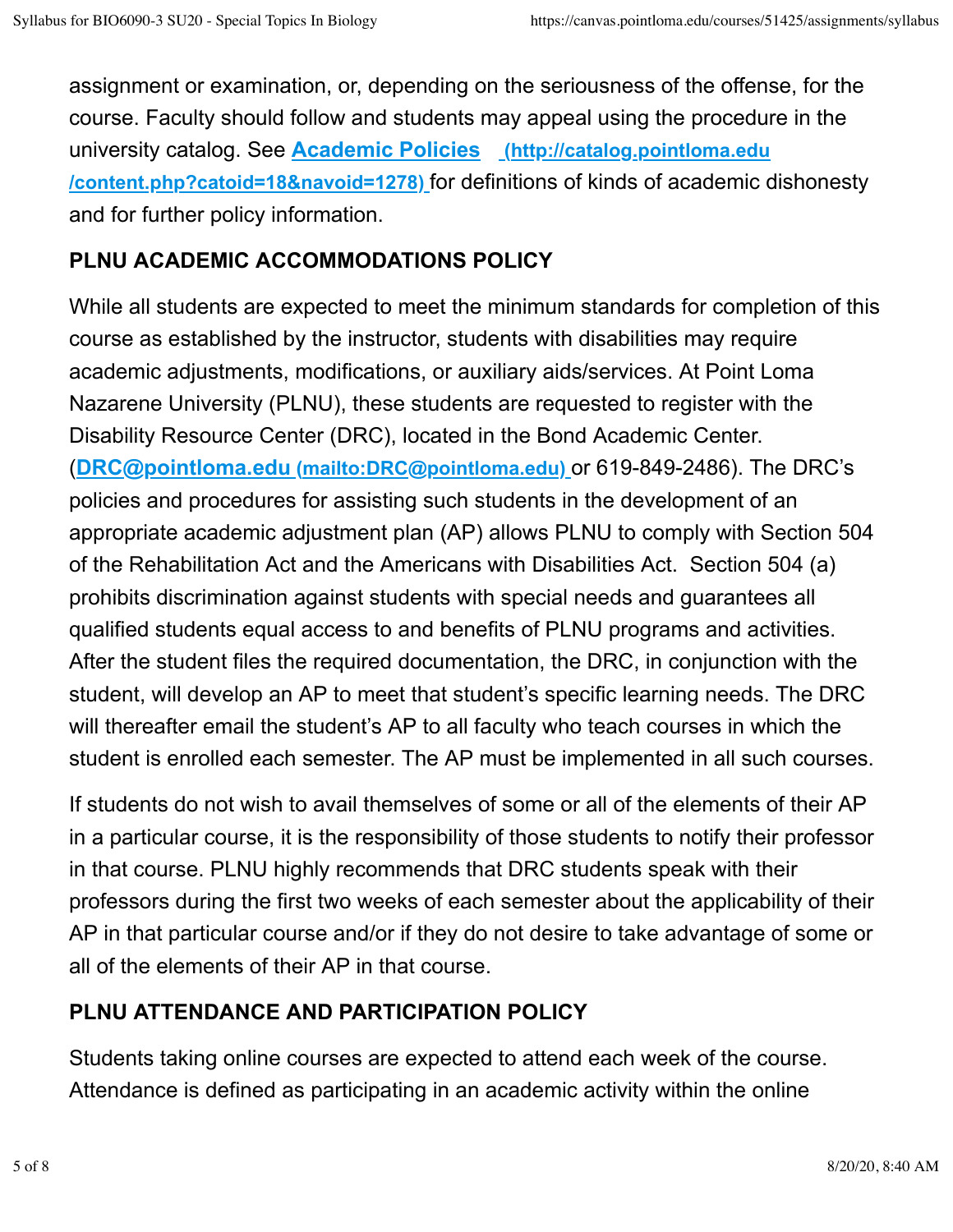classroom which includes posting in a graded activity in the course. (Note: Logging into the course does not qualify as participation and will not be counted as meeting the attendance requirement.)

Students who do not attend at least once in any 3 consecutive days will be issued an attendance warning. Students who do not attend at least once in any 7 consecutive days will be dropped from the course retroactive to the last date of recorded attendance.

## **SPIRITUAL CARE**

PLNU strives to be a place where you grow as whole persons. To this end, we provide resources for our graduate students to encounter God and grow in their Christian faith. If you have questions, a desire to meet with the chaplain, or prayer requests you can send an email to: **gradchaplainmissionvalley@pointloma.edu (mailto:gradchaplainmissionvalley@pointloma.edu)**

In addition, there are resources for your Christian faith journey available at the **Graduate & Professional Student Spiritual Life (https://www.pointloma.edu /opportunities/graduate-professional-student-spiritual-life)** web page.

## **USE OF TECHNOLOGY**

In order to be successful in the online environment, you'll need to meet the minimum technology and system requirements; please refer to the *T***echnology and System Requirements (https://help.pointloma.edu/TDClient/1808/Portal /KB/ArticleDet?ID=108349)** information.

Problems with technology do not relieve you of the responsibility of participating, turning in your assignments, or completing your class work.

# **ASSIGNMENTS AT-A-GLANCE**

The table below lists our assignments and their due dates. Click on any assignment to review it.

# Course Summary: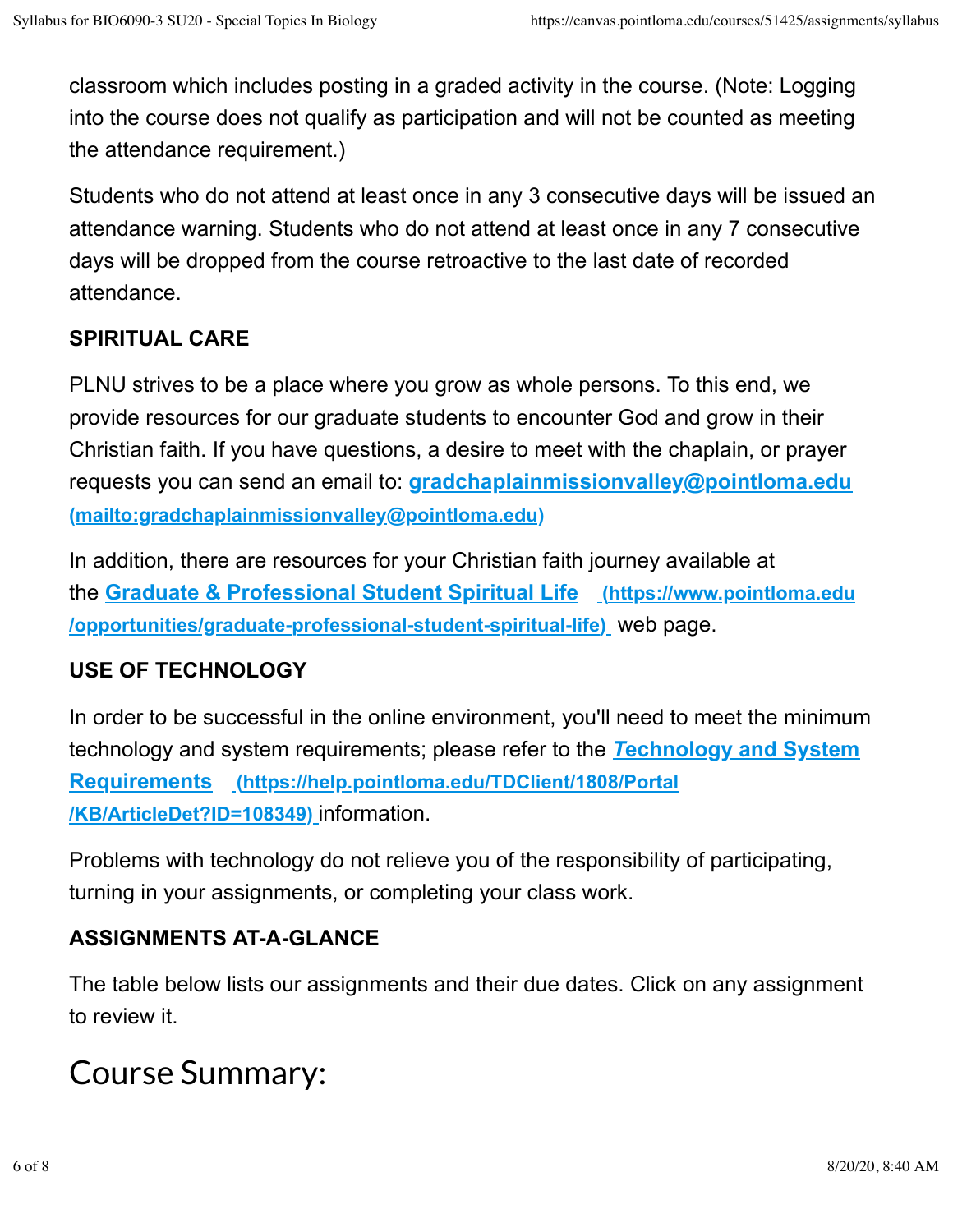| <b>Date</b>      | <b>Details</b>                                                                                                 |                |
|------------------|----------------------------------------------------------------------------------------------------------------|----------------|
| Mon Jul 6, 2020  | <b>Introduce Yourself</b><br>(https://canvas.pointloma.edu/courses<br>/51425/assignments/492561)               | due by 11:59pm |
|                  | <b>B</b> Wk 1   Syllabus Verification<br>(https://canvas.pointloma.edu/courses<br>/51425/assignments/486730)   | due by 11:59pm |
| Tue Jul 7, 2020  | <b>B</b> Wk 1   Assignment: Issue Brief<br>(https://canvas.pointloma.edu/courses<br>/51425/assignments/484867) | due by 11:59pm |
| Thu Jul 9, 2020  | <b>Research Article</b><br>(https://canvas.pointloma.edu/courses<br>/51425/assignments/484873)                 | due by 11:59pm |
| Tue Jul 14, 2020 | <b>Article (https://canvas.pointloma.edu</b><br>/courses/51425/assignments/484633)                             | due by 11:59pm |
| Thu Jul 16, 2020 | <b>Research Article</b><br>(https://canvas.pointloma.edu/courses<br>/51425/assignments/484995)                 | due by 11:59pm |
| Tue Jul 21, 2020 | <b>Article (https://canvas.pointloma.edu</b><br>/courses/51425/assignments/484997)                             | due by 11:59pm |
| Thu Jul 23, 2020 | <b>Research Article</b><br>(https://canvas.pointloma.edu/courses<br>/51425/assignments/484999)                 | due by 11:59pm |
| Tue Jul 28, 2020 | <b>Article (https://canvas.pointloma.edu</b><br>/courses/51425/assignments/485000)                             | due by 11:59pm |